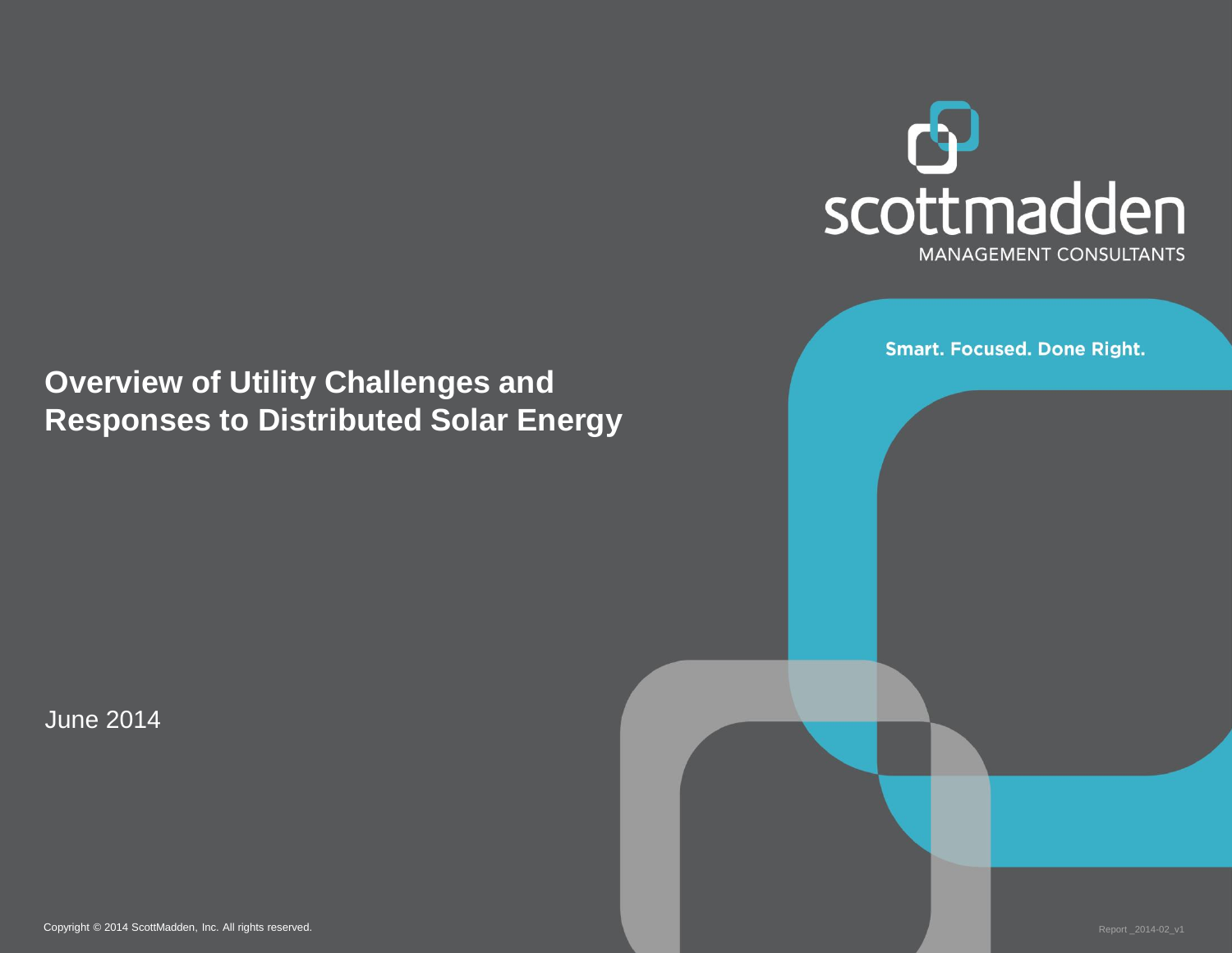### **Table of Contents**

- How Solar is Dramatically Changing Utility Planning
- Distributed Solar Resource Heat Map: One Approach
- Long-Term Drivers for Distributed Solar Energy
- Operational and Business Challenges for Utilities
- Current Utility Responses to Distributed Solar

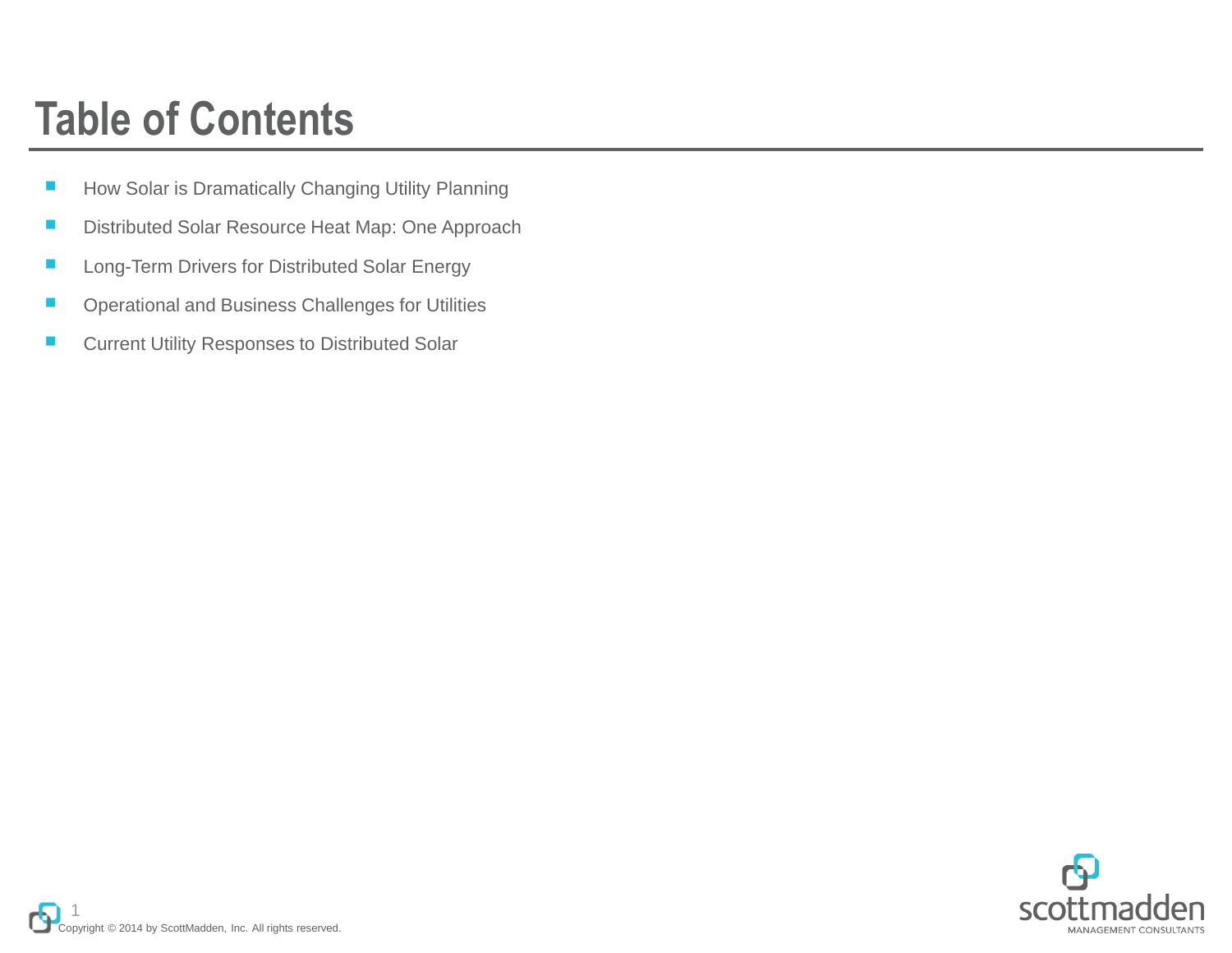### **How Solar is Dramatically Changing Utility Planning**

"Planning is bringing the future into the present so that you can do something about it now." –*Alan Lakein*

#### **Key planning questions:**

- How big is it?
- How will it impact us?
	- **Operationally**
	- **Financially**
- What should we do about it to create the best outcome?



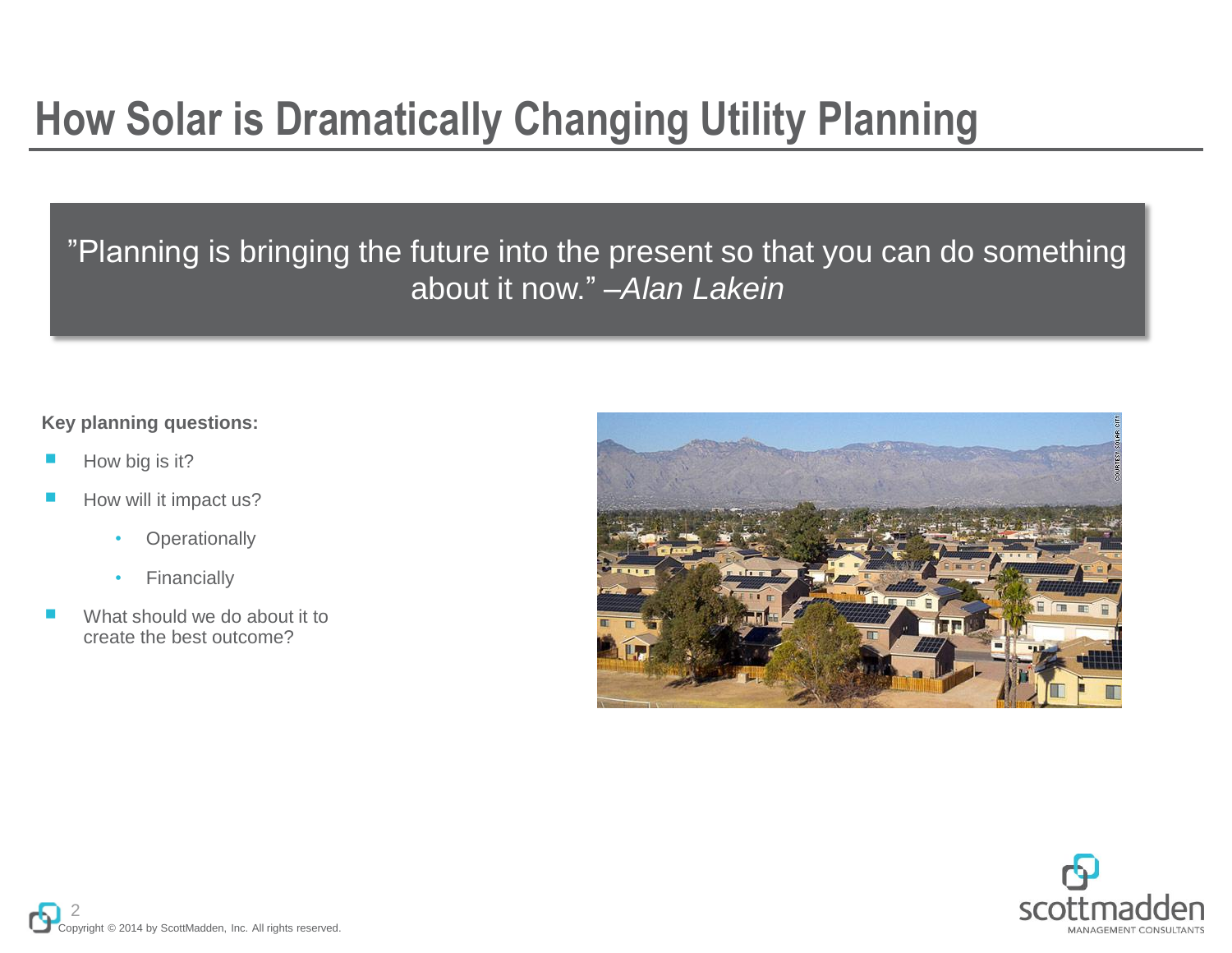### **ScottMadden Distributed Solar Resource Heat Map**

**Distributed Solar Market Attractiveness: The Heat Map**



- Distributed resources have different odds of success, or at least competitiveness, based upon a number of factors. ScottMadden examined the distributed solar market and regulatory environment to develop a multi-factor approach to identify attractive distributed solar markets
- Where jurisdictions are "more favorable" on more factors (e.g., easier interconnection; third-party solar power purchase agreements (PPAs) permitted; net metering; lower differential between utility-supplied power and installed solar PV), they scored higher on the heat map
- $\blacksquare$  This scoring system is based on an assessment of the data, but is by nature, subjective. Stakeholders can adjust the criteria and weights according to their own point of view on the market opportunities

#### **Key Takeways**

- **Solar Today, Microgrids Tomorrow: This heat** map looks primarily at solar, but other distributed resources will be somewhat similar in footprint
- **The Coasts Are the Most:** As one might expect, California, the Southwest, and some of the Mid-Atlantic states appear to be the most favorable for distributed generation, including "hotspots" on both coasts that are high-cost and renewablefriendly, such as California, Massachusetts, and New Jersey
- **Grid Infrastructure Charges Could Slow Development:** Moves to recoup the fixed costs of grid infrastructure may slow the pace of development; high penetrations of distributed resources could require additional upgrades, increasing costs and thereby potentially adding to this effect
- **Customer Adoption Wildcard:** It is still unclear which and how many customers will embrace distributed generation
- **Utility Business Models Are Implicated:** The greatest opportunities for disruption of the traditional utility business model are in "hotter," higher-scoring jurisdictions

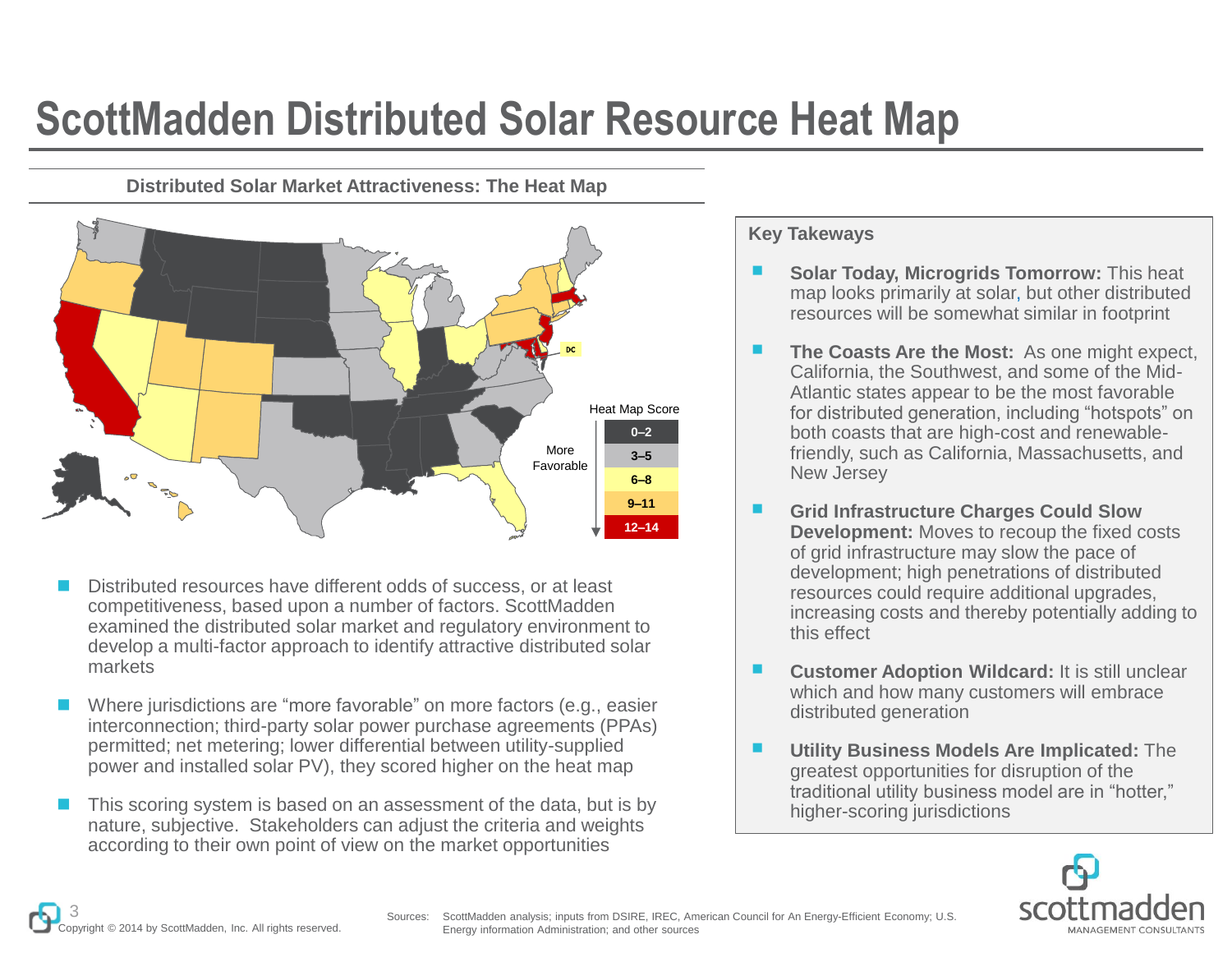## **Long-Term Drivers for Distributed Solar Energy**

#### **Long-Term Outlook and Drivers for Distributed Solar**

| <b>Driver</b>                                        | 2014 | 2024 | <b>Notes</b>                                                                                                                                                                          |
|------------------------------------------------------|------|------|---------------------------------------------------------------------------------------------------------------------------------------------------------------------------------------|
| <b>State Renewable</b><br><b>Portfolio Standards</b> |      |      | Early compliance and slow growth in retail sales will limit<br>impact of renewable portfolio standards in the future<br>Proposed carbon rules could reinvigorate state RPS polices    |
| <b>Financial Incentives</b>                          |      |      | Federal investment tax credit (ITC) for solar slated to<br>decrease from 30% to 10% in 2017;<br>State and utility incentives are declining as technology<br>costs continue to decline |
| <b>Installed Costs</b>                               |      |      | Installed costs continue to decline as the solar industry<br>reduces soft costs (e.g., permitting, customer acquisition,<br>$etc.$ )                                                  |
| <b>Net Metering</b>                                  |      |      | Net-metering policies are being challenged as concerns<br>over cross-subsidization between customers continue to<br>grow                                                              |
| Interconnection                                      |      |      | Interconnection policies are well established and not<br>expected to change dramatically                                                                                              |
| <b>Retail Electricity</b><br><b>Prices</b>           |      |      | Retail electricity prices continue to rise, creating a favorable<br>environment for solar energy                                                                                      |
| <b>Utility Knowledge</b>                             |      |      | Utilities continue to gain operational experience integrating<br>and managing distributed resources                                                                                   |
| <b>Customer</b><br><b>Preference</b>                 |      |      | Customers continue to express interest in programs or<br>options that offer access to renewables at reasonable<br>premiums or discounts to retail electricity rates                   |
| Smart Grid/<br><b>Microgrids</b>                     |      |      | Advancements in distribution automation and a growing<br>interest in microgrids will facilitate the implementation of<br>distributed resources, including solar energy                |
|                                                      |      |      |                                                                                                                                                                                       |

**The U.S. market has experienced strong growth in distributed generation, dominated mostly by solar photovoltaic (PV). The long-term outlook for distributed solar PV is positive which will lead utilities to consider how to interact with these new resources**

- Using net-metered generation as a proxy for the broader distributed generation market, data show that more than 92% of net-metered generation capacity is solar PV
- Solar installed costs have fallen and continue to fall. Additionally, new business models, including third-party sales and emergence of community solar are accelerating deployment
- While economics are expected to be the driver, proposed carbon rules may breathe new life into policy impetus behind renewables in general and solar distributed generation. Renewable capacity additions increase the denominator and may be a cost effective part of attainment for many
- The recent spike in distributed generation raises operational, business, and ratemaking challenges for utilities. However, for solar companies, there will be opportunities to partner with utilities as this market continues to grow

Sources: EIA, GTM Research, Database of State Favorable drivers **Neutral drivers Drivers** Driver will hinder or slow growth Incentives for Renewable Energy, EEI

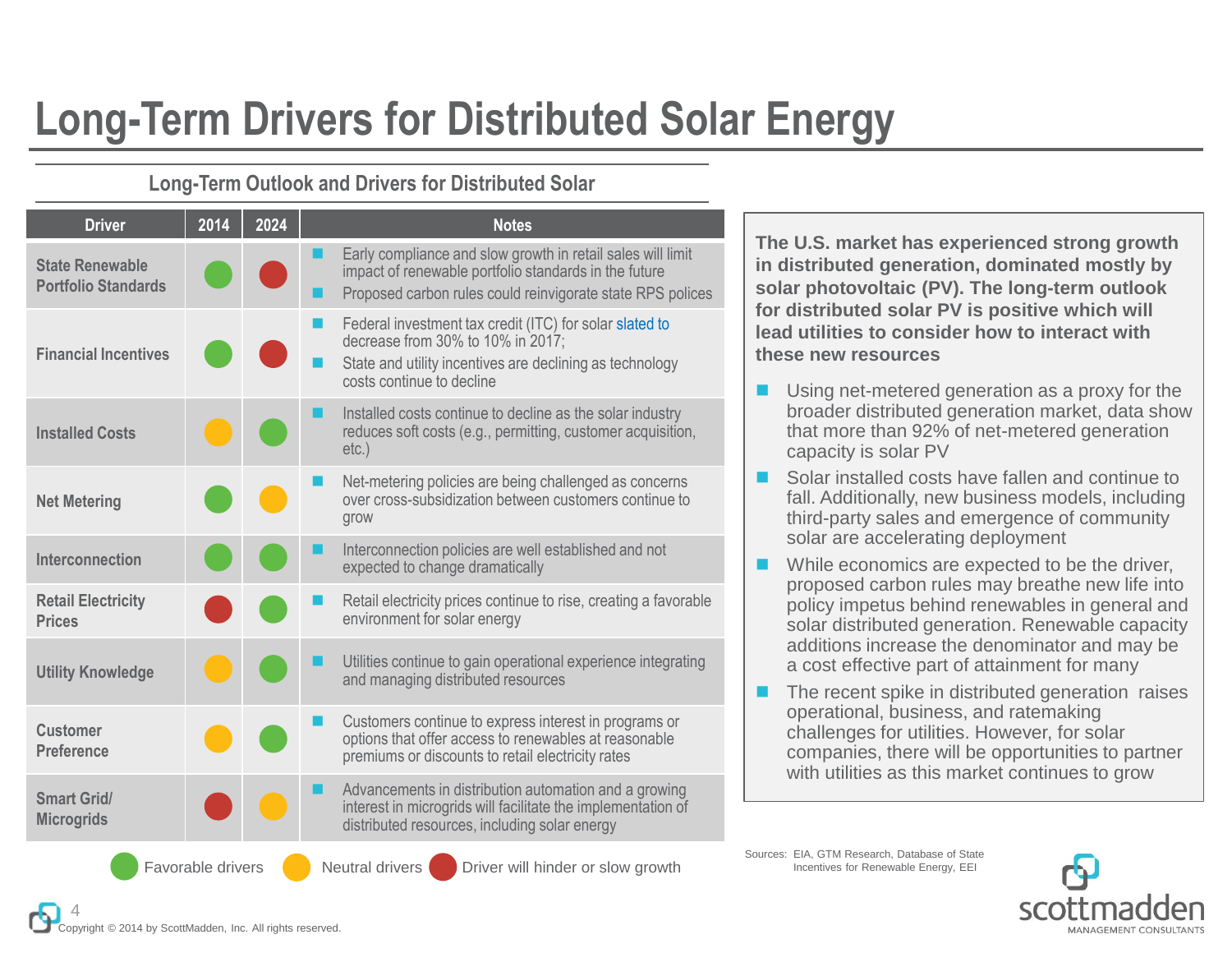# **Operational and Business Challenges for Utilities**

#### **Operational Challenges**

- Intermittency and forecast error requires balancing from other resources
- Steeper ramping as distributed solar comes on and off the grid will tax traditional resources (see "duck curve" below)
- Grid operator has limited insight or visibility into distributed generation performance, especially at the geo-temporal granularity required at higher penetration
- Distributed generation provides limited value supporting the grid under current IEEE Standard 1547 (e.g., voltage control)
- Emergence of bi-directional flow of power on radial designed systems; compounded by the intermittency of the resource

#### **Business Challenges**

- Distributed generation contributes to a long-term decline in the growth of retail sales, difficult in a high fixed cost business
- Net metering allows customers to avoid paying for fixed costs embedded in volumetric rates
- Growth of distributed generation through state mandates and incentives erodes the regulatory compact and undermine wholesale market mechanisms
- Customers in growing numbers, including corporate customers, are demanding access to renewable resources or options



Sources: California ISO; Edison Electric Institute Note: Acronyms in graphics include distributed energy resource (DER), energy efficiency (EE), and demand response (DR)



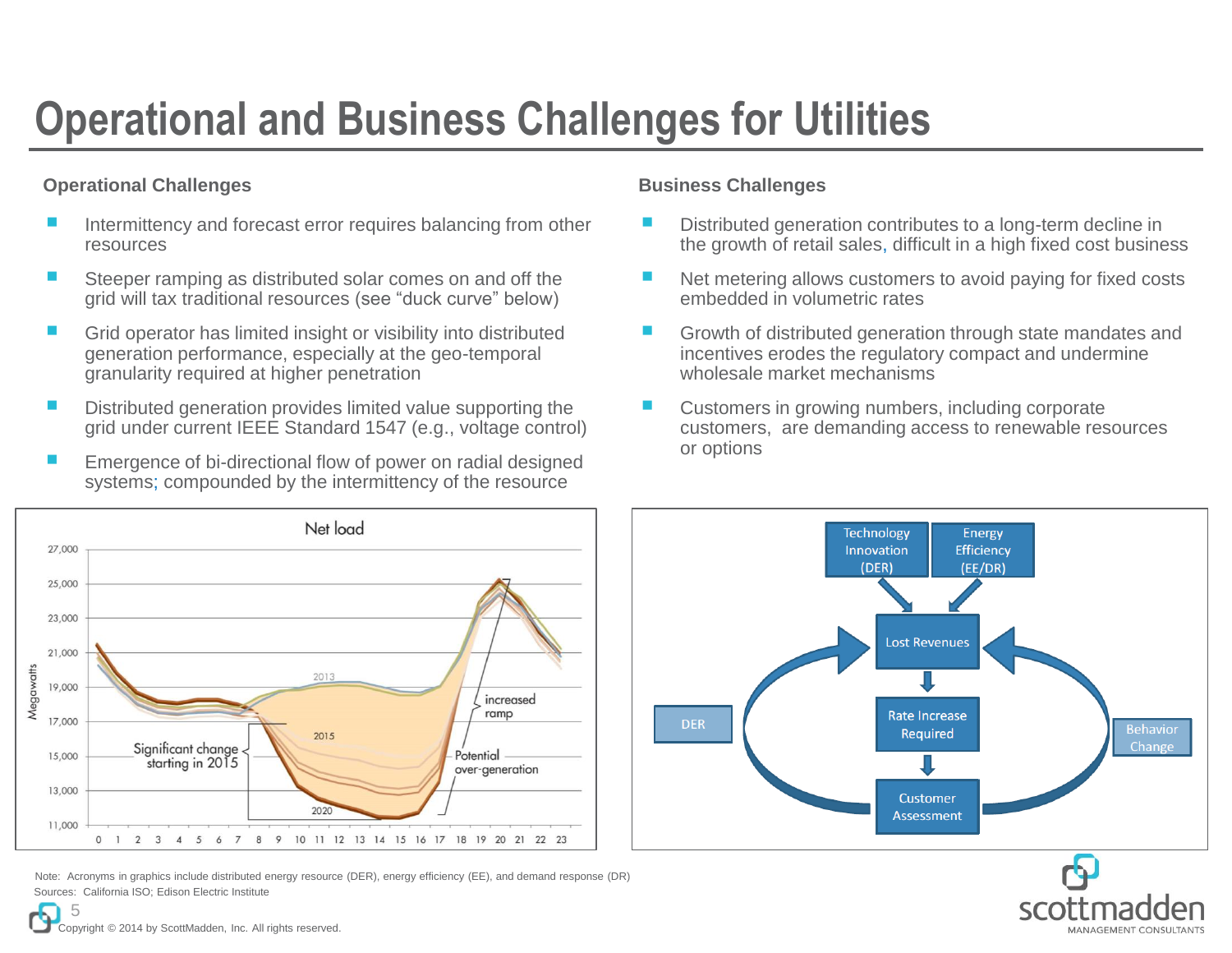### **Current Utility Responses to Distributed Solar**

| <b>Type of Utility</b><br><b>Involvement</b>                 | <b>Benefits</b>                                                                                                                                                       | <b>Challenges</b>                                                                                                                                                |
|--------------------------------------------------------------|-----------------------------------------------------------------------------------------------------------------------------------------------------------------------|------------------------------------------------------------------------------------------------------------------------------------------------------------------|
| Indirect (e.g., finance),<br>outside of service<br>territory | Allows for participation in growing<br>market and potential ROI through direct<br>(energy revenues, RECs) and indirect<br>benefits (tax credits, diversification)     | ■ Technologies and regulations of<br>outside service territory may not<br>provide adequate knowledge<br>transfer for future service territory<br><i>installs</i> |
| Own/operate, outside of<br>service territory                 | ■ Facilitates an understanding of<br>technology and market considerations                                                                                             |                                                                                                                                                                  |
| Provide "green" options<br>to customers                      | <b>Provides opportunity to gain first-hand</b><br>knowledge of how to maximize resource                                                                               | $\blacksquare$ Requires larger investment in<br>capital and resources to acquire                                                                                 |
| Own/operate, inside of<br>service territory                  | value<br>■ Understanding technology may provide<br>ancillary benefits (e.g., voltage<br>regulation)<br>$\blacksquare$ More likely to be eligible for rate<br>recovery | and manage<br>$\blacksquare$ Needs to be coordinated with<br>other facets of the company                                                                         |

*Choices are often different, inside vs. outside service territory.*



Sources: SNL, ScottMadden Research

**Increasing Disruption to Regulated Utility**

Increasing Disruption to Regulated Utili